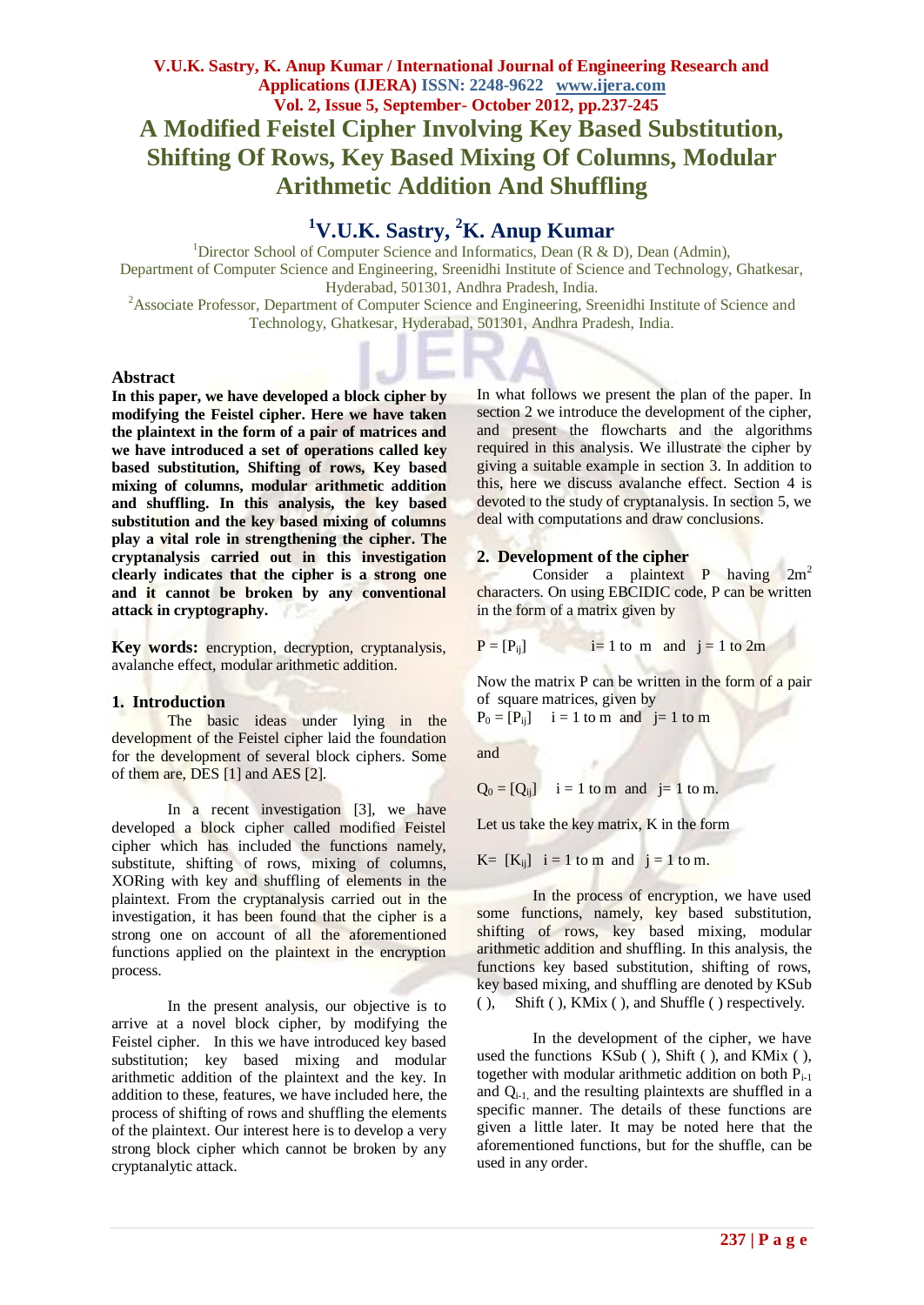The flow charts describing encryption and decryption, in the present modified Feistel cipher, can be depicted as shown below.



## **Fig 2. The process of Decryption**

Now we write the algorithms for the process of encryption and for the process of decryption as given below.

## **Algorithm for Encryption**

1. Read P, K

- 2.  $P_0$  = Left half of P.
- 3.  $Q_0$  = Right half of P.
- 4. for  $i = 1$  to r

begin

 $P_{i-1} = KSub (K, P_{i-1})$ 

$$
P_{i-1} = Shift (P_{i-1})
$$
  

$$
P_{i-1} = KMix (K, P_{i-1})
$$
  

$$
P_{i-1} = (P_{i-1} + K) \text{ mod } N
$$

 $Q_{i-1} = KSub (K, Q_{i-1})$ 

 $Q_{i-1} = Shift(Q_{i-1})$ 

 $Q_{i-1} = KMix (K, Q_{i-1})$  $Q_{i-1} = (Q_{i-1} + K) \mod N$  $(P_i, Q_i)$  = Shuffle ( $P_{i-1}, Q_{i-1}$ ) end

5.  $C = P_r ||Q_r \rangle$  represents concatenation \*/

6. Write(C)

**Algorithm for Decryption**

- 1. Read C, K
- 2.  $P_r =$  Left half of C.
- 3.  $Q_r$  = Right half of C.
- 4. for  $i = r$  to 1

begin

$$
(P_{i-1}, Q_{i-1}) = IShuffle (P_i, Q_i)
$$

 $P_{i-1} = (P_{i-1} - K) \mod N$ 

 $P_{i-1} = IKMix (K, P_{i-1})$ 

 $P_{i-1} =$ Shift  $(P_{i-1})$ 

 $P_{i-1} =$  IKSub (K,  $P_{i-1}$ )

 $Q_{i-1} = (Q_{i-1} - K) \mod N$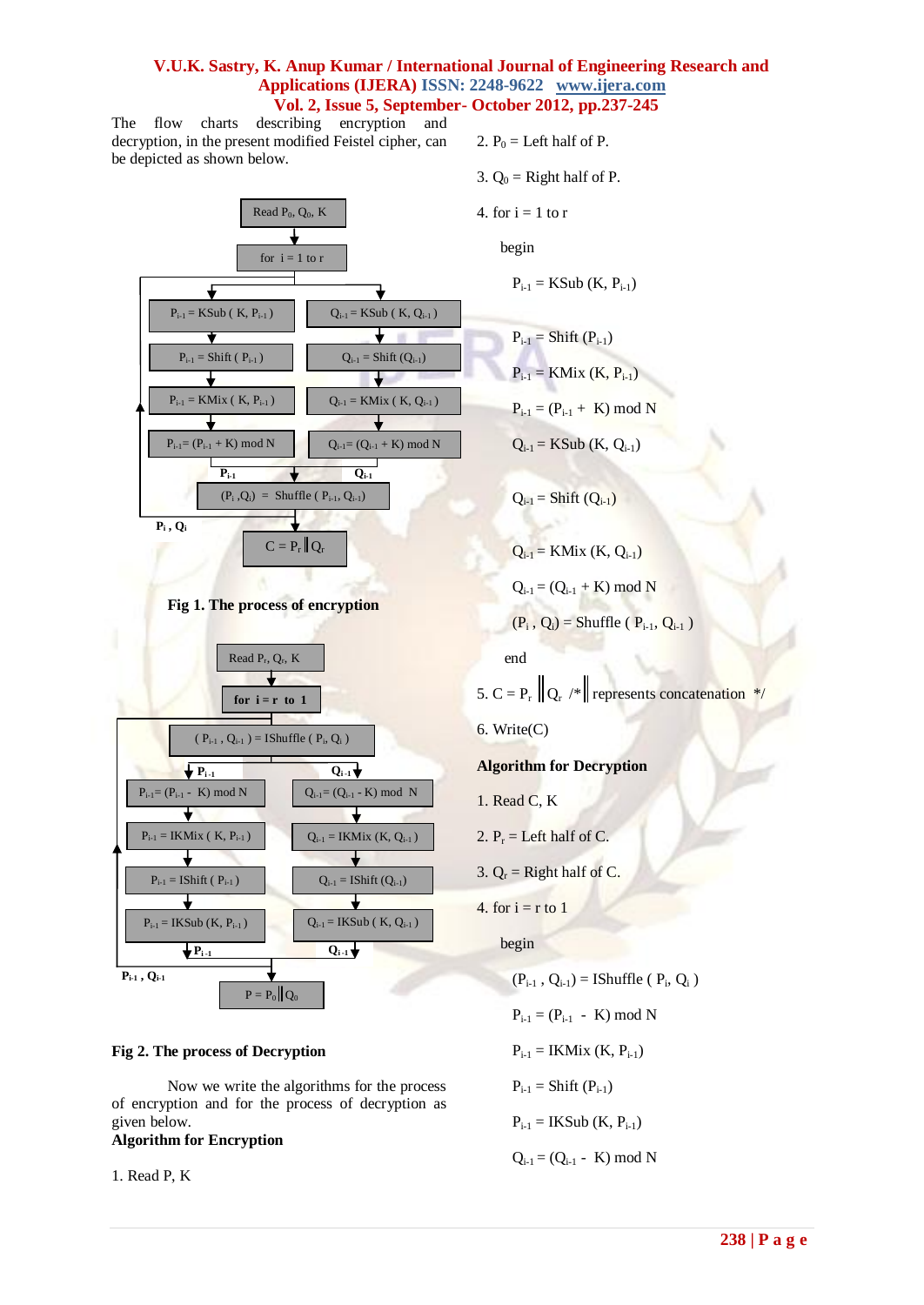$$
Q_{i-1} = IKMix\ (K,\ Q_{i-1})
$$

 $Q_{i-1} = Shift(Q_{i-1})$ 

 $Q_{i-1} =$  IKSub (K,  $Q_{i-1}$ )

In order to have a clear insight into the basic ideas underlying in the different functions involved in the development of the cipher, for simplicity, let us take the key matrix whose size is 4.

Thus we have

|       |  | 33 115 220 18 |       |
|-------|--|---------------|-------|
| $K =$ |  | 93 62 13 190  | (2.1) |
|       |  | 142 255 10 82 |       |
|       |  | 96 15 43 73   |       |

end

5. P =  $P_0$   $\left\| \mathbf{Q}_0 \right\|^*$  represents concatenation \*/

6. Write (P)

We now see the formation of the function KSub ( ), which is based upon the elements of K. Consider a square matrix of size 16. Let us fill up the first row of this matrix with the elements of the key taken in the row wise order.

Excluding these numbers, which are occurring in the key, let us fill up the rest of the positions of the matrix with the remaining integers occurring in 0 to 255, maintaining the order of the integers. Thus we get the key based substitution table in the form, wherein hexadecimal notation is used in the representation of rows, columns and the numbers occurring in the Table.

|                         | $\boldsymbol{0}$  | $\mathbf{1}$   | $\overline{2}$ | 3              | $\overline{\mathbf{4}}$ | 5              | 6              | $\overline{7}$ | 8              | $\boldsymbol{9}$ | $\mathbf{A}$   | B              | $\mathbf C$    | $\mathbf{D}$ | E                      | F              |
|-------------------------|-------------------|----------------|----------------|----------------|-------------------------|----------------|----------------|----------------|----------------|------------------|----------------|----------------|----------------|--------------|------------------------|----------------|
| $\bf{0}$                | 21                | 73             | <b>DC</b>      | 12             | 5D                      | 3E             | 0 <sub>D</sub> | <b>BE</b>      | 8E             | FF               | 0A             | 52             | 60             | 0F           | 2B                     | 49             |
| $\mathbf{1}$            | $\boldsymbol{00}$ | 01             | 02             | 03             | 04                      | 0 <sub>5</sub> | 06             | 07             | 08             | 09               | 0 <sub>B</sub> | 0 <sup>C</sup> | 0 <sub>E</sub> | 10           | 11                     | 13             |
| $\overline{2}$          | 14                | 15             | 16             | 17             | 18                      | 19             | 1A             | 1B             | 1 <sub>C</sub> | 1D               | 1E             | 1F             | 20             | 22           | 23                     | 24             |
| $\overline{\mathbf{3}}$ | 25                | 26             | 27             | 28             | 29                      | 2A             | 2C             | 2D             | 2E             | 2F               | 30             | 31             | 32             | 33           | 34                     | 35             |
| $\overline{\mathbf{4}}$ | 36                | 37             | 38             | 39             | 3A                      | 3B             | 3C             | 3D             | 3F             | 40               | 41             | 42             | 43             | 44           | 45                     | 46             |
| $5\phantom{.0}$         | 47                | 48             | 4A             | 4B             | 4C                      | 4D             | 4E             | 4F             | 50             | 51               | 53             | 54             | 55             | 56           | 57                     | 58             |
| 6                       | 59                | 5A             | 5B             | 5C             | 5E                      | 5F             | 61             | 62             | 63             | 64               | 65             | 66             | 67             | 68           | 69                     | <b>6A</b>      |
| $\overline{7}$          | 6B                | <b>6C</b>      | 6D             | <b>6E</b>      | 6F                      | 70             | 71             | 72             | 74             | 75               | 76             | 77             | 78             | 79           | 7A                     | 7B             |
| 8                       | 7C                | 7D             | <b>7E</b>      | 7F             | 80                      | 81             | 82             | 83             | 84             | 85               | 86             | 87             | 88             | 89           | <b>8A</b>              | <b>8B</b>      |
| $\boldsymbol{9}$        | 8 <sup>C</sup>    | 8D             | <b>8F</b>      | 90             | 91                      | 92             | 93             | 94             | 95             | 96               | 97             | 98             | 99             | <b>9A</b>    | <b>9B</b>              | 9 <sub>C</sub> |
| $\mathbf A$             | 9D                | 9E             | <b>9F</b>      | $\bf{A0}$      | ${\bf A1}$              | A2             | A3             | A <sub>4</sub> | A <sub>5</sub> | A6               | A7             | A8             | A9             | AA           | $\mathbf{A}\mathbf{B}$ | AC             |
| $\bf{B}$                | <b>AD</b>         | AE             | AF             | ${\bf B0}$     | B1                      | B2             | <b>B3</b>      | <b>B4</b>      | B <sub>5</sub> | <b>B6</b>        | B7             | <b>B8</b>      | <b>B9</b>      | <b>BA</b>    | <b>BB</b>              | <b>BC</b>      |
| $\mathbf C$             | <b>BD</b>         | <b>BF</b>      | C <sub>0</sub> | C1             | C <sub>2</sub>          | C <sub>3</sub> | C <sub>4</sub> | C <sub>5</sub> | C6             | C7               | C8             | C9             | <b>CA</b>      | CB           | CC                     | CD             |
| D                       | CE                | CF             | D <sub>0</sub> | D <sub>1</sub> | D2                      | D3             | D <sub>4</sub> | D <sub>5</sub> | D <sub>6</sub> | D7               | D <sub>8</sub> | D9             | DA             | <b>DB</b>    | <b>DD</b>              | DE             |
| E                       | DF                | E <sub>0</sub> | E1             | E2             | E <sub>3</sub>          | E4             | E <sub>5</sub> | E <sub>6</sub> | E7             | E8               | E <sub>9</sub> | EA             | EB             | EC           | <b>ED</b>              | EE             |
| $\mathbf F$             | EF                | F <sub>0</sub> | F1             | F2             | F3                      | F <sub>4</sub> | F5             | F <sub>6</sub> | F7             | F8               | F9             | FA             | FB             | <b>FC</b>    | <b>FD</b>              | FE             |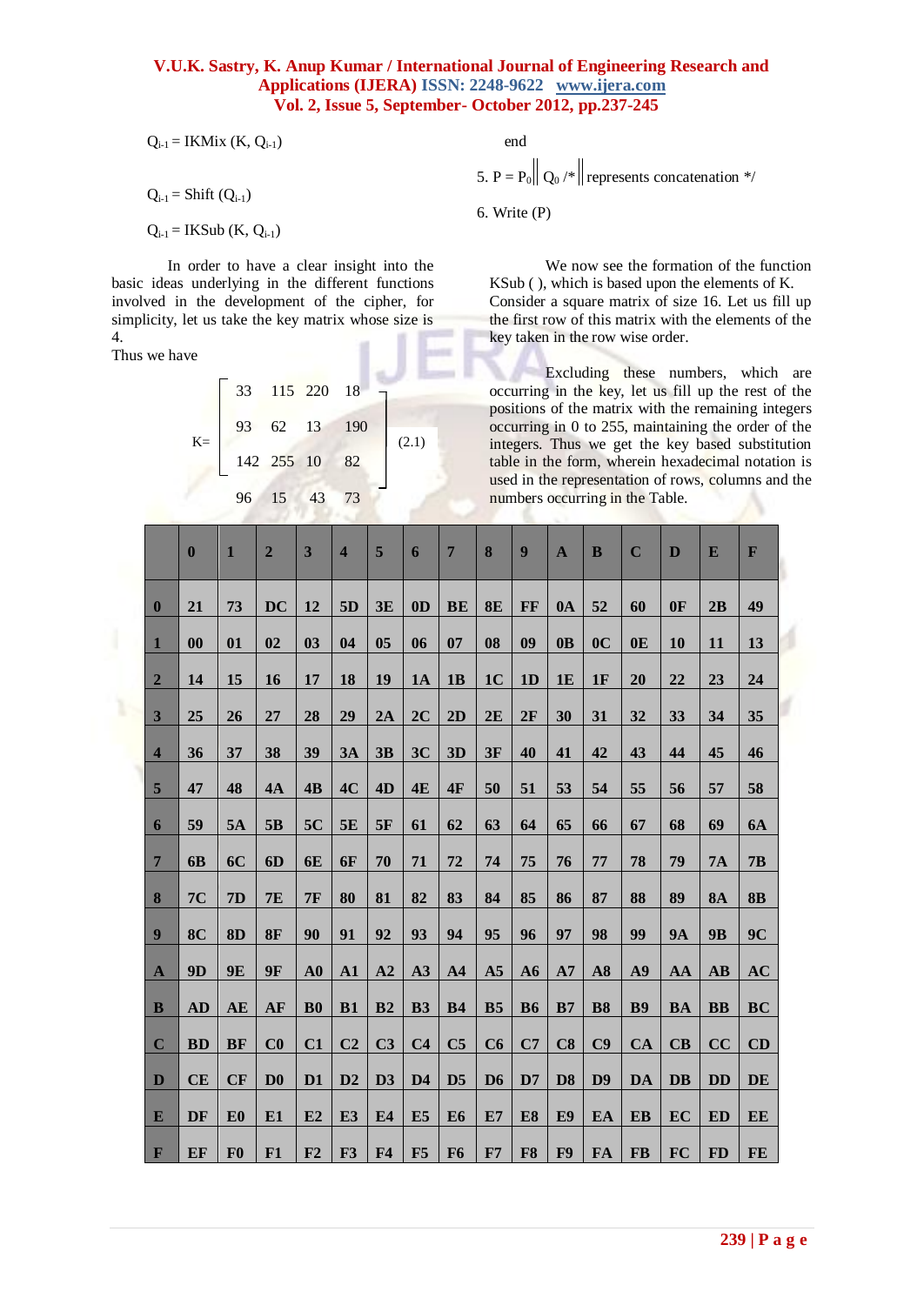## **Table 1. Key Based Substitution Box**

The inverse substitution table, corresponding to the above substitution table, can be obtained in the form

|                  | $\bf{0}$       | $\mathbf{1}$      | $\overline{2}$ | 3              | $\overline{\mathbf{4}}$ | 5              | 6              | $\overline{7}$ | 8                      | 9         | $\mathbf{A}$ | B         | $\mathbf C$ | D              | E                      | $\mathbf{F}$   |
|------------------|----------------|-------------------|----------------|----------------|-------------------------|----------------|----------------|----------------|------------------------|-----------|--------------|-----------|-------------|----------------|------------------------|----------------|
| $\bf{0}$         | 10             | 11                | 12             | 13             | 14                      | 15             | 16             | 17             | 18                     | 19        | 0A           | 1A        | 1B          | 06             | 1 <sub>C</sub>         | 0 <sub>D</sub> |
| $\mathbf{1}$     | 1 <sub>D</sub> | <b>1E</b>         | 03             | 1F             | 20                      | 21             | 22             | 23             | 24                     | 25        | 26           | 27        | 28          | 29             | 2A                     | 2B             |
| $\overline{2}$   | 2C             | $\boldsymbol{00}$ | 2D             | 2E             | 2F                      | 30             | 31             | 32             | 33                     | 34        | 35           | 0E        | 36          | 37             | 38                     | 39             |
| $\mathbf{3}$     | 3A             | 3B                | 3C             | 3D             | 3E                      | 3F             | 40             | 41             | 42                     | 43        | 44           | 45        | 46          | 47             | 0 <sub>5</sub>         | 4B             |
| $\overline{4}$   | 49             | 4A                | 4B             | 4C             | 4D                      | 4E             | 4F             | 50             | 51                     | 0F        | 52           | 53        | 54          | 55             | 56                     | 57             |
| 5                | 58             | 59                | 0 <sub>B</sub> | 5A             | 5B                      | 5C             | 5D             | 5E             | 5F                     | 60        | 61           | 62        | 63          | 04             | 64                     | 65             |
| $\boldsymbol{6}$ | 0 <sup>C</sup> | 66                | 67             | 68             | 69                      | <b>6A</b>      | 6 <b>B</b>     | 6C             | 6D                     | 6E        | 6F           | 70        | 71          | 72             | 73                     | 74             |
| $\overline{7}$   | 75             | 76                | 77             | 01             | 78                      | 79             | <b>7A</b>      | 7B             | <b>7C</b>              | 7D        | <b>7E</b>    | 7F        | 80          | 81             | 82                     | 83             |
| 8                | 84             | 85                | 86             | 87             | 88                      | 89             | <b>8A</b>      | <b>8B</b>      | 8 <sub>C</sub>         | <b>8D</b> | 8E           | 8F        | 90          | 91             | 08                     | 92             |
| 9                | 93             | 94                | 95             | 96             | 97                      | 98             | 99             | <b>9A</b>      | <b>9B</b>              | 9C        | 9D           | <b>9E</b> | <b>9F</b>   | ${\bf A0}$     | ${\bf A1}$             | A2             |
|                  |                |                   |                |                |                         |                |                |                |                        |           |              |           |             |                |                        |                |
| $\mathbf{A}$     | A3             | A <sub>4</sub>    | A <sub>5</sub> | A6             | A7                      | A8             | A9             | AA             | $\mathbf{A}\mathbf{B}$ | <b>AC</b> | <b>AD</b>    | AE        | AF          | ${\bf B0}$     | <b>B1</b>              | B <sub>2</sub> |
| $\mathbf{B}$     | <b>B3</b>      | <b>B4</b>         | B <sub>5</sub> | <b>B6</b>      | B7                      | <b>B8</b>      | <b>B9</b>      | <b>BA</b>      | <b>BB</b>              | <b>BC</b> | <b>BD</b>    | <b>BE</b> | <b>BF</b>   | C <sub>0</sub> | 07                     | C1             |
| $\mathbf C$      | C <sub>2</sub> | C <sub>3</sub>    | C <sub>4</sub> | C <sub>5</sub> | C6                      | C7             | C8             | C9             | <b>CA</b>              | CB        | CC           | CD        | CE          | CF             | $\mathbf{D}\mathbf{0}$ | D1             |
| D                | D2             | D3                | D <sub>4</sub> | D <sub>5</sub> | D <sub>6</sub>          | D7             | D <sub>8</sub> | D9             | <b>DA</b>              | <b>DB</b> | <b>DC</b>    | <b>DD</b> | 02          | DE             | DF                     | E <sub>0</sub> |
| E                | E1             | E2                | E <sub>3</sub> | E4             | E <sub>5</sub>          | E <sub>6</sub> | E7             | E8             | E <sub>9</sub>         | EA        | <b>EB</b>    | EC        | ED          | <b>EE</b>      | EF                     | F <sub>0</sub> |
| $\mathbf{F}$     | F1             | F2                | F <sub>3</sub> | F <sub>4</sub> | F5                      | F <sub>6</sub> | F7             | F8             | F9                     | FA        | <b>FB</b>    | <b>FC</b> | <b>FD</b>   | FE             | FF                     | 09             |

#### **Table 2. Key Based Inverse Substitution Box**

As these tables are having sixteen rows and sixteen columns, we have made use of the hexadecimal notation of the numbers 0 to 15 in row wise manner as well as column wise manner.

The usage of the substitution table can be done as follows.

Let us suppose that, a character occurring in the plaintext is represented by a number  $N_u$ . Let this be written in the form of 8 binary bits. The most significant four binary bits will specify the row in the table, and the least significant four binary bits will specify the column in the table. Thus we get a number corresponding to  $N_u$ . So, substitution can be carried out by replacing  $N_u$  with the number occurring in the specified row and the

specified column. The inverse substitution process can be carried out in a similar manner by using the inverse substitution table.

The details of the process involved in the function shift can readily be found in [3].

Let us now consider the development of the function KMix ( ) which includes the mixing process that depends upon the key.

Consder the set of numbers, occurring in the key, by taking them in the row wise order of the key matrix (2.1).

Let us label each one of the elements occurring in the key, by a number lying in [0, 15] (see third row of the Table), assuming that the key numbers are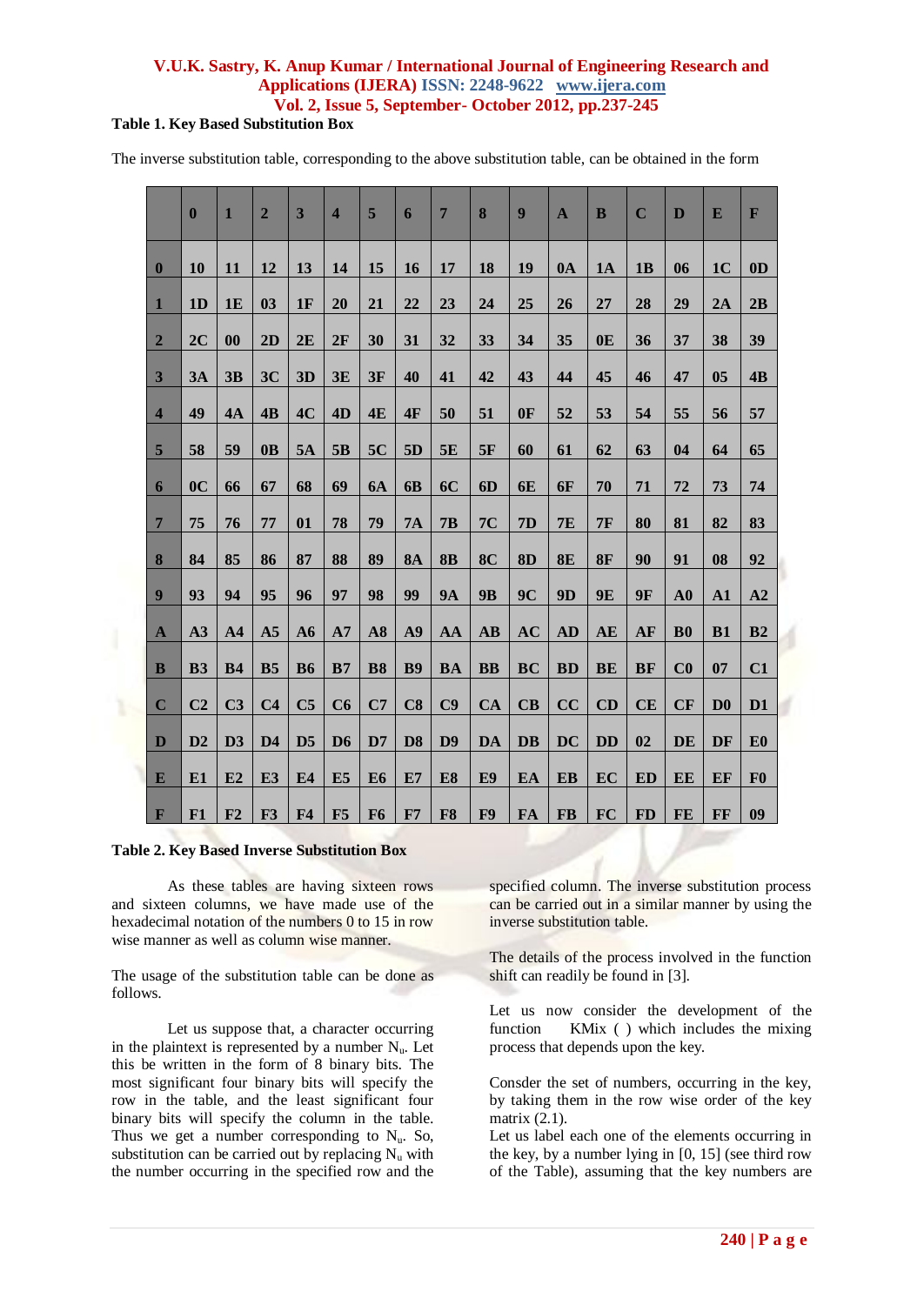| $\mathbf{X}$                              | $\boldsymbol{0}$        | -1      | $\overline{2}$     | 3         | $\overline{4}$ | $\overline{5}$ | 6  | $\overline{7}$ | 8   | 9   | 10        | <b>11</b> | <b>12</b> | 13           | 14 | 15 |
|-------------------------------------------|-------------------------|---------|--------------------|-----------|----------------|----------------|----|----------------|-----|-----|-----------|-----------|-----------|--------------|----|----|
| $\mathbf{y}$                              | 33                      | 11<br>5 | 22<br>$\mathbf{0}$ | <b>18</b> | 93             | 62             | 13 | <b>190</b>     | 142 | 225 | <b>10</b> | 82        | 96        | 15           | 43 | 73 |
| $\mathbf{Z}$<br>Table 3. Key Rased Mixing | $\overline{\mathbf{4}}$ | 11      | 14                 | 3         | 9              | 6              |    | 13             | 12  | 15  | $\bf{0}$  | 8         | <b>10</b> | $\mathbf{2}$ | 5  | 7  |

arranged in ascending order. Thus we get the Table given below.

**Table 3. Key Based Mixing** 

Here x denotes the serial number, y denotes the numbers in the key, and z indicates the order of the key numbers (corresponding to the ascending order numbers in the key).

This table will be used for the purpose of mixing. Let us now see how the mixing is carried out.

Consider the plaintext obtained at some stage of the iteration process. Let it be denoted by

P[ij],  $i=1$  to 4 and  $j=1$  to 4.

On writing each element in its binary form, we get the plaintext matrix in the form



This contains four rows and thirty two columns.

In the process of mixing, we interchange the columns indicated by the pair  $x$  and  $z$  (see Table 3), till we exhaust all the first sixteen columns in the matrix. Then we adopt the same procedure for the remaining sixteen columns by following the numbers corresponding to x and z in Table 3. Thus, we get a new matrix of the plain text of the same size  $4x32$ . Then by taking the binary bits in two adjacent columns in to consideration, we can form a decimal number. Thus, we get sixteen decimal numbers. These numbers are arranged in row wise manner and hence we get a 4x4 matrix. This gives us the resulting matrix after mixing.

The process involved in the function shuffle is given in [4].

#### **Illustration of the cipher**

Consider the plaintext given below

My dear young man, you are very much correct. But you did not realize the gap. Our families are having the same status financially, politically and socially. I agree we both belong to the same cast. I tell you when my sister was to marry a Brahmin some years back, the cast became a problem for them. Of course they could win over the difficulty by taking a firm decision. They got married and they are happy. Today our problem is a different one. We both are well qualified, we can go anywhere, the trouble is with my father and your father. You know my father belongs to congress and your father belongs to BJP. They are not accepting our marriage. I tell you firmly we have to take our own decision and act in an appropriate manner. Yours Y. (3.1)

Let us focus our attention on the first 32 characters of the plaintext. This is given by My dear young man, you are very (3.2)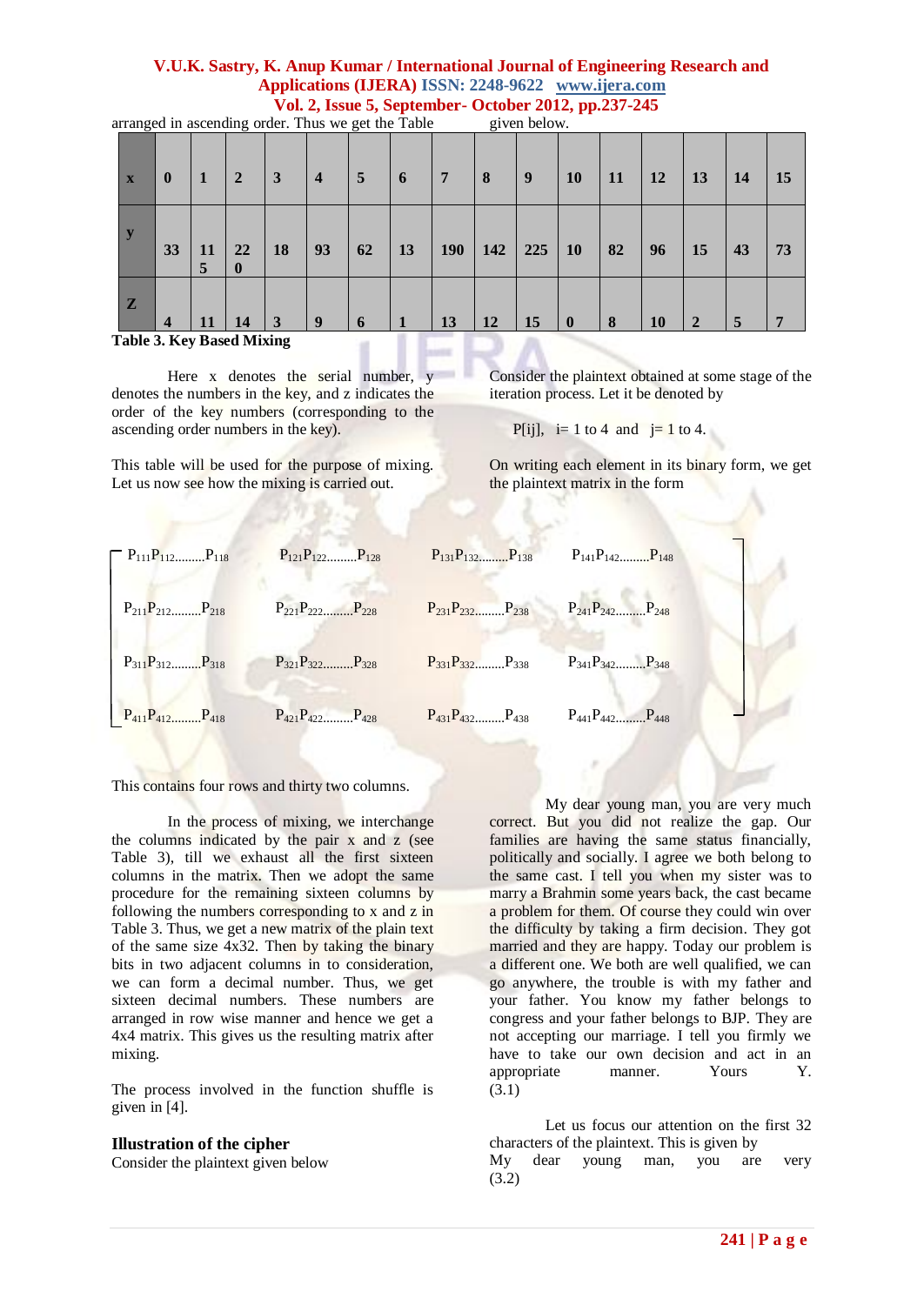On using EBCIDIC code, we get

| $P = \begin{bmatrix} 77 & 121 & 32 & 100 & 101 & 97 & 114 & 32 \\ 121 & 111 & 117 & 110 & 103 & 32 & 109 & 97 \\ 110 & 44 & 32 & 121 & 111 & 117 & 32 & 97 \end{bmatrix}$ |  |  |  |                                                                   |       |  |
|---------------------------------------------------------------------------------------------------------------------------------------------------------------------------|--|--|--|-------------------------------------------------------------------|-------|--|
|                                                                                                                                                                           |  |  |  | $114 \ 101 \ 32 \quad 118 \ 101 \quad 114 \ 121 \quad 32 \quad -$ |       |  |
|                                                                                                                                                                           |  |  |  |                                                                   | (3.3) |  |

This can be written in the form

$$
P_0 = \left[\begin{array}{rrr} 77 & 121 & 32 & 100 \\ 121 & 111 & 117 & 110 \\ 110 & 44 & 32 & 121 \\ 114 & 101 & 32 & 118 \end{array}\right] (3.4)
$$

and

$$
Q_0 = \left[\begin{array}{rrr} 101 & 97 & 114 & 32 \\ 103 & 32 & 109 & 97 \\ 111 & 117 & 32 & 97 \\ 101 & 114 & 121 & 32 \end{array}\right] (3.5)
$$

Let us take the key matrix K, in the form

$$
K = \begin{bmatrix} 33 & 115 & 220 & 18 \\ 93 & 62 & 13 & 190 \\ 142 & 255 & 10 & 82 \\ 96 & 15 & 43 & 73 \end{bmatrix}
$$
(3.6)

On using the encryption process, mentioned in section 2, in which we use the plaintext portions  $P_0$ and  $Q_0$ , the key K and the functions whose details are spelt out in section 2, we get the cipher text C in the form

 102 129 191 61 81 38 253 244 201 16 126 233 182 100 254 134 37 157 190 117 41 110 76 146 115 203 219 147 36 153 150 119 C= (3.7)

On adopting the decryption process, given in section 2, we get back the original plaintext (3.2). This enabled us to checkup the correctness of the encryption process.

Let us now study the avalanche effect which throws some light on the efficacy of the cipher. In order to carry out this one, firstly, let us consider a one bit change in the plaintext. To achieve this one, we change the second row, second column element of P, from 111 to 110. We notice that these two numbers differ by one binary

bit. On applying the encryption algorithm on the modified plaintext, keeping the key as it is, we get the cipher text in the form

|                                                                                                                                   | $\begin{bmatrix} 190 & 153 & 62 & 72 & 91 & 187 & 124 & 220 \end{bmatrix}$ |  |  |  |  |
|-----------------------------------------------------------------------------------------------------------------------------------|----------------------------------------------------------------------------|--|--|--|--|
| C= $\begin{array}{ l } 153 & 212 & 165 & 136 & 29 & 188 & 147 & 160 \\ 121 & 207 & 47 & 217 & 150 & 119 & 68 & 30 \\ \end{array}$ |                                                                            |  |  |  |  |
|                                                                                                                                   |                                                                            |  |  |  |  |
|                                                                                                                                   | 233 182 100 177 47 110 168 147                                             |  |  |  |  |
|                                                                                                                                   |                                                                            |  |  |  |  |

On comparing  $(3.7)$  and  $(3.8)$ , after writing them in their binary form, we find that, these two cipher texts differ by 121 bits (out of 256 bits).

Let us now explore the effect of one bit change in the key. In order to have this one, let us change the second row, second column element of K, given by  $(3.6)$ , from 62 to 63. On using the original plaintext and the modified key, we now make use of the encryption algorithm and obtain the cipher text given by ž

| 64 237 228 157 62 129 231 60                                                 |  |       |  |  |
|------------------------------------------------------------------------------|--|-------|--|--|
| $C =$ 164 148 253 153 103 116 65 238                                         |  |       |  |  |
| 155 102 75 18 246 234 137 58                                                 |  |       |  |  |
| $\begin{bmatrix} 217 & 189 & 244 & 201 & 121 & 51 & 180 & 220 \end{bmatrix}$ |  |       |  |  |
|                                                                              |  | (3.9) |  |  |

Now on comparing the ciphertexts (3.7) and (3.9), on converting them into their binary form, we find that they differ by 133 bits out of 256 bits.

This also shows that this cipher is expected to be a potential one.

#### **1. Cryptanalysis**

The cryptanalytic attacks that are well known in the literature of cryptography are

- 1. Ciphertext only attack ( Brute force attack ),
- 2. Known plaintext attack,
- 3. Chosen plaintext attack,
- 4. Chosen ciphertext attack.

Generally, every algorithm is to be designed so that it withstands atleast the first two attacks, i.e. , cipher text only attack and the known plaintext attack [5].

Let us now consider the brute force attack.

When the key is taken in the form of a square matrix of size m, then the size of the key space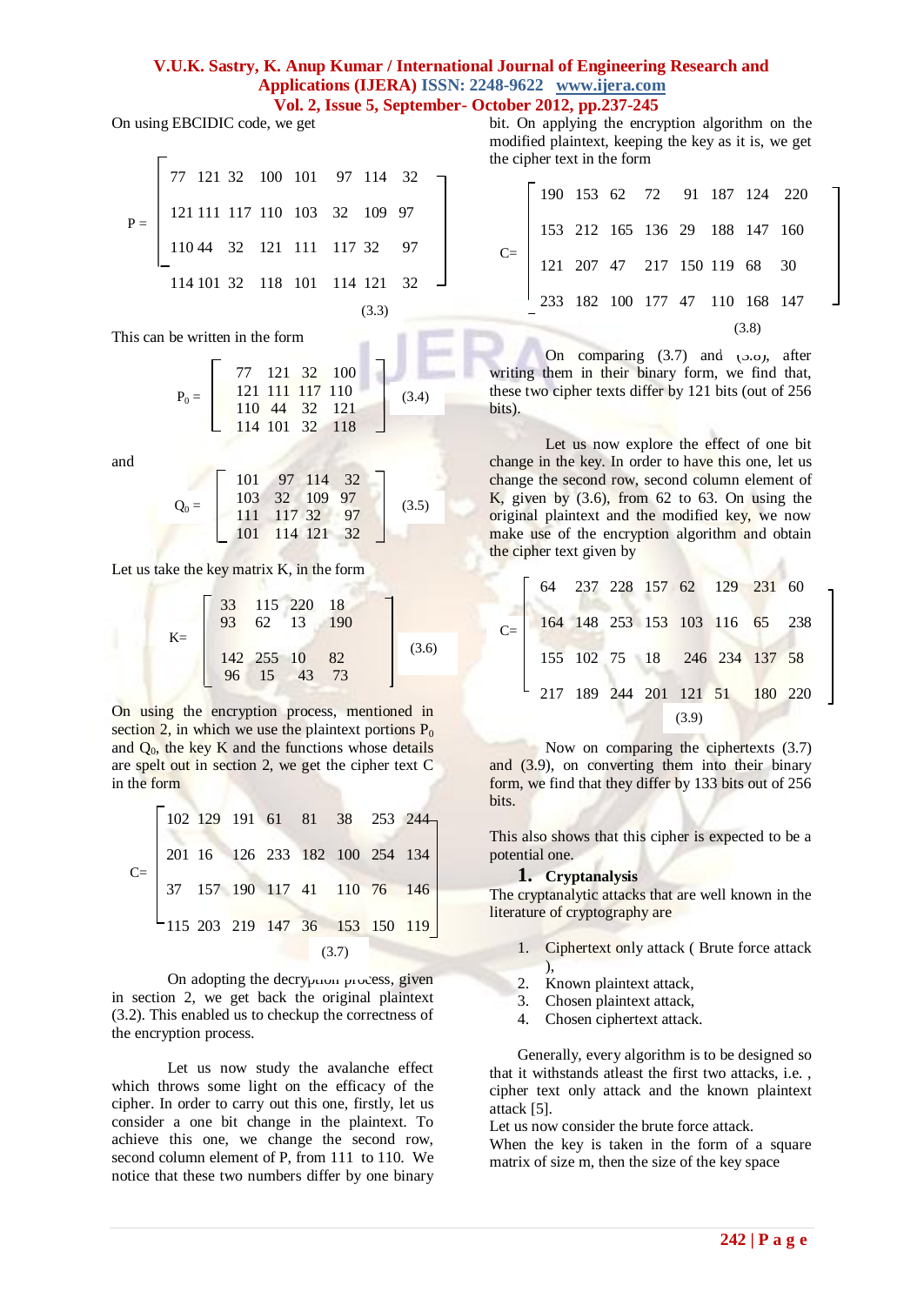## **V.U.K. Sastry, K. Anup Kumar / International Journal of Engineering Research and Applications (IJERA) ISSN: 2248-9622 www.ijera.com**

## **Vol. 2, Issue 5, September- October 2012, pp.237-245**

 $(8m^2)$ 2 .

If the time required for the computation of the cipher with one value of the key in the key space is  $10^{-7}$  seconds, then the time required for the execution of the cipher with all the possible keys in the key space is

$$
\frac{(8m^2)}{2 \times 10^7}
$$
 years

#### 365x24x60x60

This is approximately equal to

 $(2.4m^2)$  - 7 10 years 365x24x60x60

$$
(2.4) \text{ m}^2 - 15
$$

$$
= 3.12 \times 10
$$
 years

When m=4, the time required for the entire computation

$$
= 10 \t(23.4)
$$

In the light of the above discussion, we conclude that, this cipher cannot be broken by anyone of the attacks available in the literature.

As this is a very large quantity, this cipher cannot be broken by the brute force attack.

Now let us examine the known plaintext attack.

In this case, we know as many pairs of plaintext and cipher text as we require for attempting to break the cipher. Thus, in this analysis, we know the corresponding pairs  $P_0$ ,  $Q_0$  and  $P_r$ ,  $Q_r$ , as many as we require, for breaking the cipher.

If we confine our attention only to one round of the iteration process, that is, if we take  $r=1$ , we have

$$
P_0=KSub(K,P_0)
$$
\n
$$
(4.1)
$$

$$
P_0 = Shift \t(P_0) ,
$$
 (4.2)

 $P_0=KMix(K,P_0)$  $(4.3)$ 

 $P_0=(P_0+K)$  mod N. (4.4)

$$
Q_0 = KSub(K, Q_0),
$$
  
(4.5)

$$
\begin{array}{ccc}\nQ_0 & = & \text{Shift} & (Q_0) \\
(4.6)\n\end{array}
$$

$$
Q_0\!\!=\!\!KMix(K,Q_0),\\(4.7)
$$

 $Q_0 = (Q_0 + K)$  mod N (4.8)  $(Q_1)$  = Shuffle (  $P_0$ ,  $Q_0$  ) (4.9)

 $C \parallel P_1$   $Q_1$ 

(4.10)

From (4.10), we can readily obtain  $P_1$  and  $Q_1$  as C is known to us. Now on using IShuffle ( ), the reverse process of Shuffle ( ), we get  $P_0$  and  $Q_0$ , occurring in the left hand side of  $(4.4)$  and  $(4.8)$ respectively.

We know the  $P_0$  and  $Q_0$  occurring on the right hand side of  $(4.1)$  and  $(4.5)$ , as the plaintext at the beginning of the iteration is known to us. But we cannot determine  $P_0$  and  $Q_0$ , occurring on the left hand side of  $(4.1)$  and  $(4.5)$ , as the key K is unknown to us, and hence the reverse process of the key dependent substitution, IKSub ( ), cannot carried out.

In the light of the aforementioned discussion, we conclude that the key K cannot be found even in the first round of the iteration process. Thus, this cipher cannot be broken by the known plaintext attack.

Intuitively, choosing either the plaintext or the ciphertext and proceeding for breaking the cipher, either by the third attack or by the fourth attack is effectively ruled out as we are having several functions, such as KSub ( ), Shift ( ), KMix ( ) , modular arithmetic addition and shuffle ( ) for modifying the plaintext in each round of the iteration process.

#### **5. Computations and Conclusions**

In this paper, we have developed a block cipher, by modifying the Feistel cipher, in which we have included several functions, namely, KSub ( ), Shift ( ), KMix ( ), modular arithmetic addition and shuffle ( ), for creating confusion and diffusion in an effective manner. The cryptanalysis that we have carried out in this investigation clearly shows that the cipher is a very strong one, even if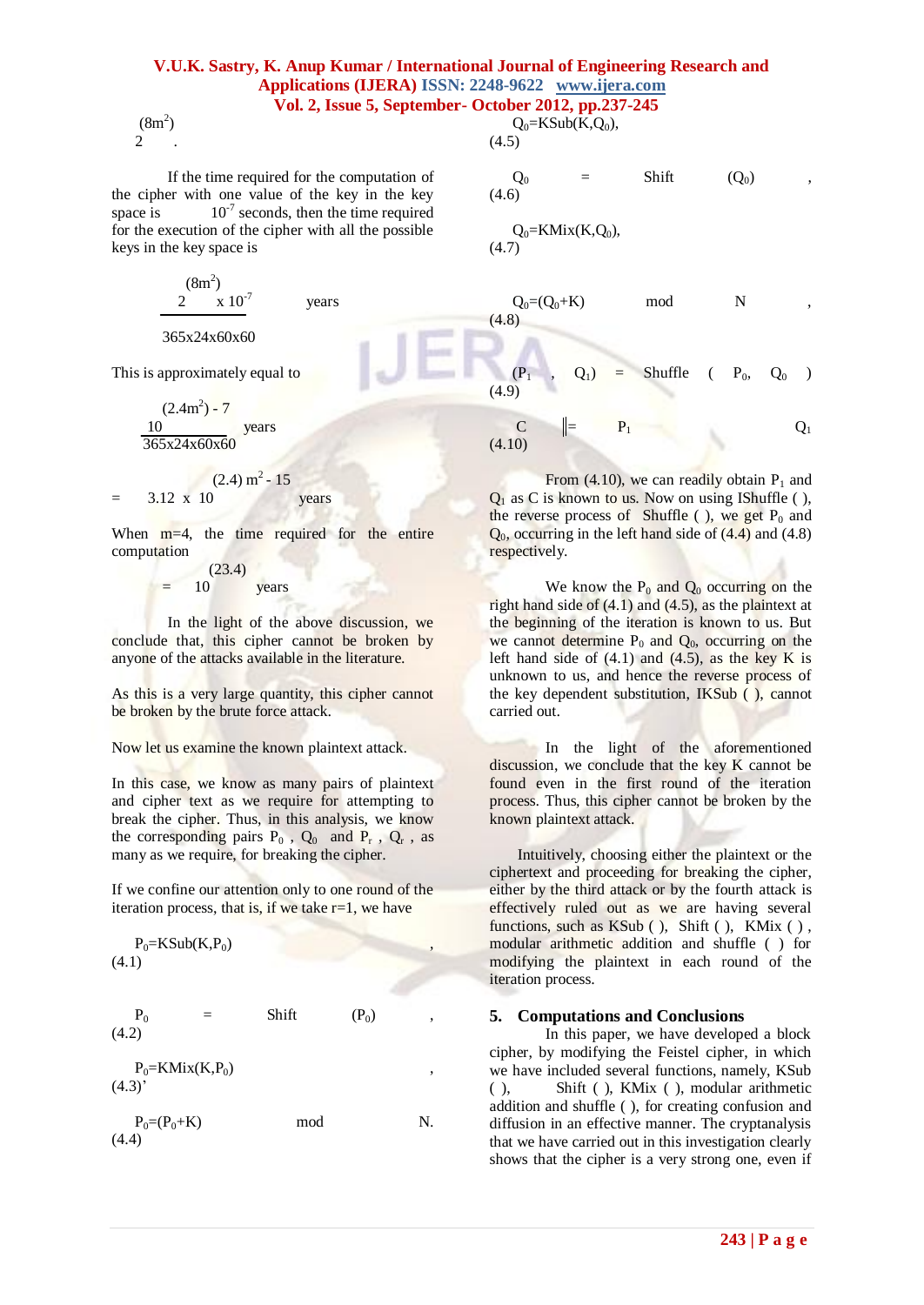we confine our attention only to one round of the iteration process.

The programs required for carrying out the computations in encryption and decryption are written in C language.

The entire plaintext given in (3.1) is divided into 24 blocks, wherein each one is having 32 characters. In the last block, as we have only seven characters, we have appended 25 blank characters to make it a complete block of 32 characters. On carrying out the encryption process on these blocks, the ciphertext corresponding to this plaintext (excluding the cipher text of the first block which is already given in (3.7)) is obtained as follows.

The avalanche effect and the cryptanalysis discussed in this investigation are supporting very thoroughly the strength of the cipher, and this suggests that this cipher can be utilized in any context for the security of information.

#### **References**

[1] National Bureau of Standards NBS FIPS PUB 46-1, "Data Encryption Standard